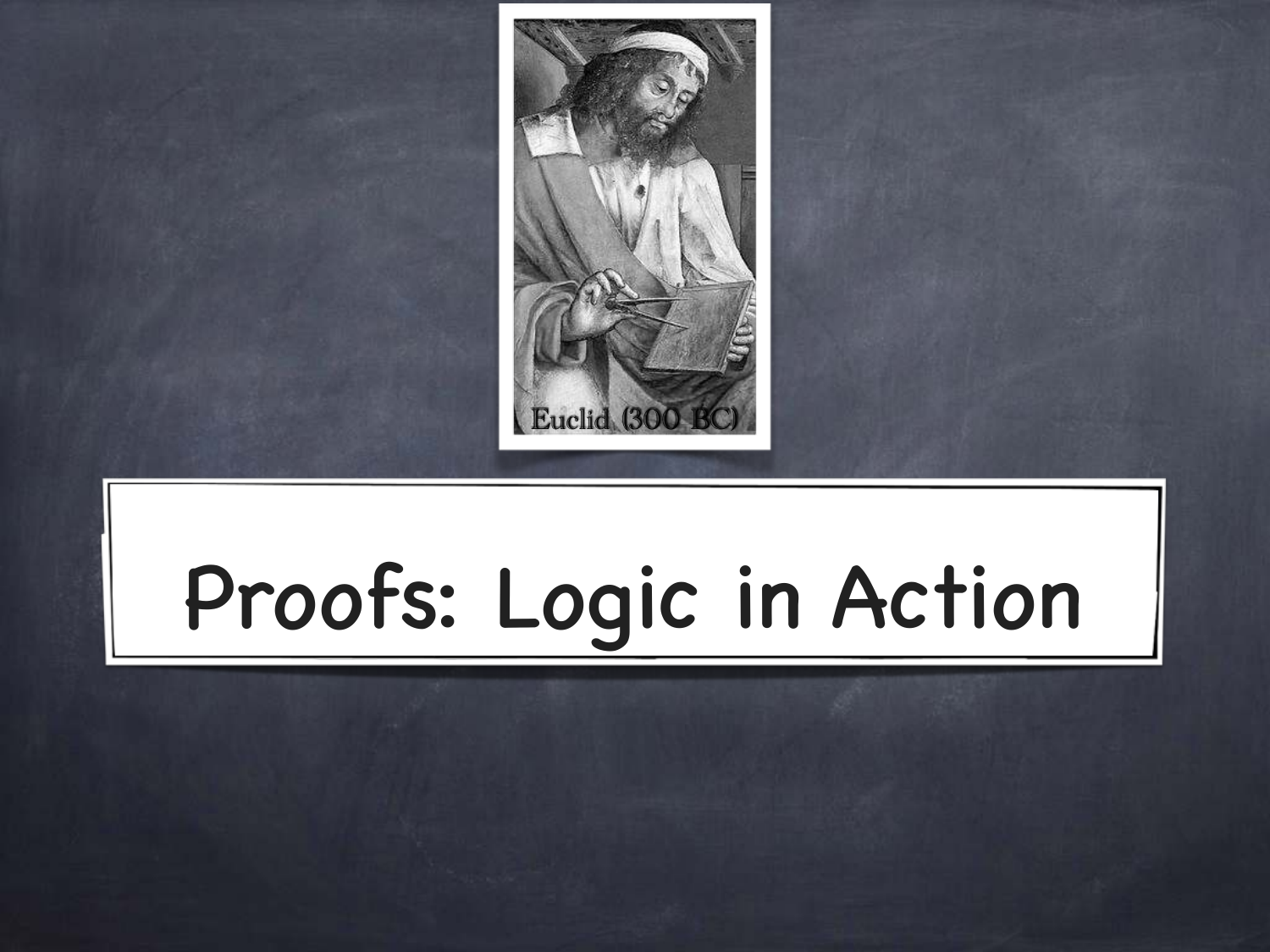# Using Logic

Logic is used to deduce results in any (mathematically defined) ◈ system

Typically a human endeavour (but can be automated if the system is relatively simple)

Proof is a means to convince others (and oneself) that a deduced result is correct

Verifying a proof is meant to be easy (automatable)

Coming up with a proof is typically a lot harder (not easy to fully automate, but sometimes computers can help)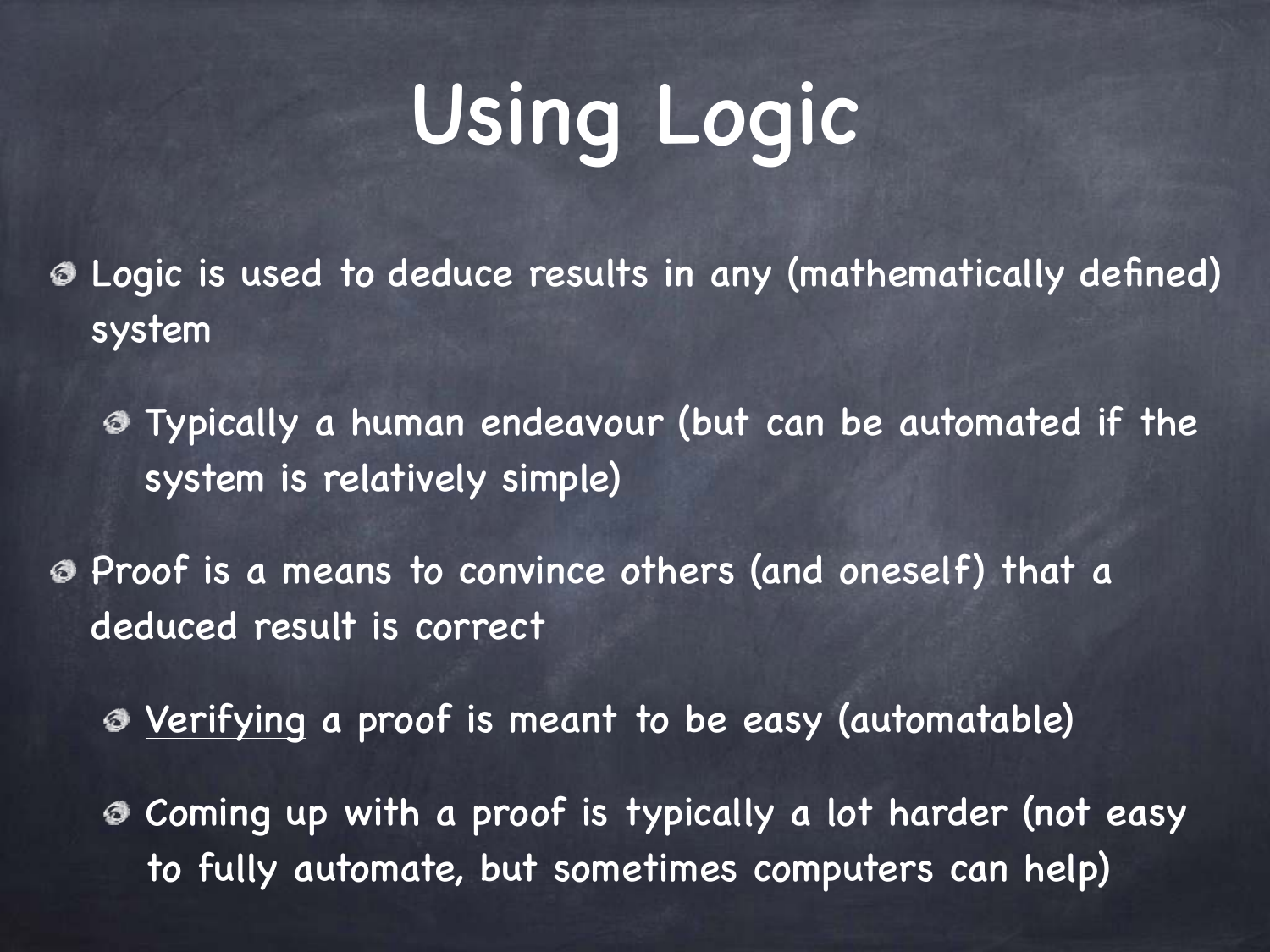#### What are we proving?

#### We are proving propositions Often called Theorems, Lemmas, Claims, ... Propositions may employ various predicates already specified as **Definitions**

 e.g. All positive even numbers are larger than 1  $\bullet$   $\forall x \in \mathbb{Z}$  ( Positive(x)  $\wedge$  Even(x) )  $\rightarrow$  Greater(x, 1)

These predicates are specific to the system (here arithmetic). The system will have its own "axioms" too (e.g.,  $\forall x$   $x+0=x$ ) For us, numbers (integers, rationals, reals) and other systems like sets, graphs, functions, ...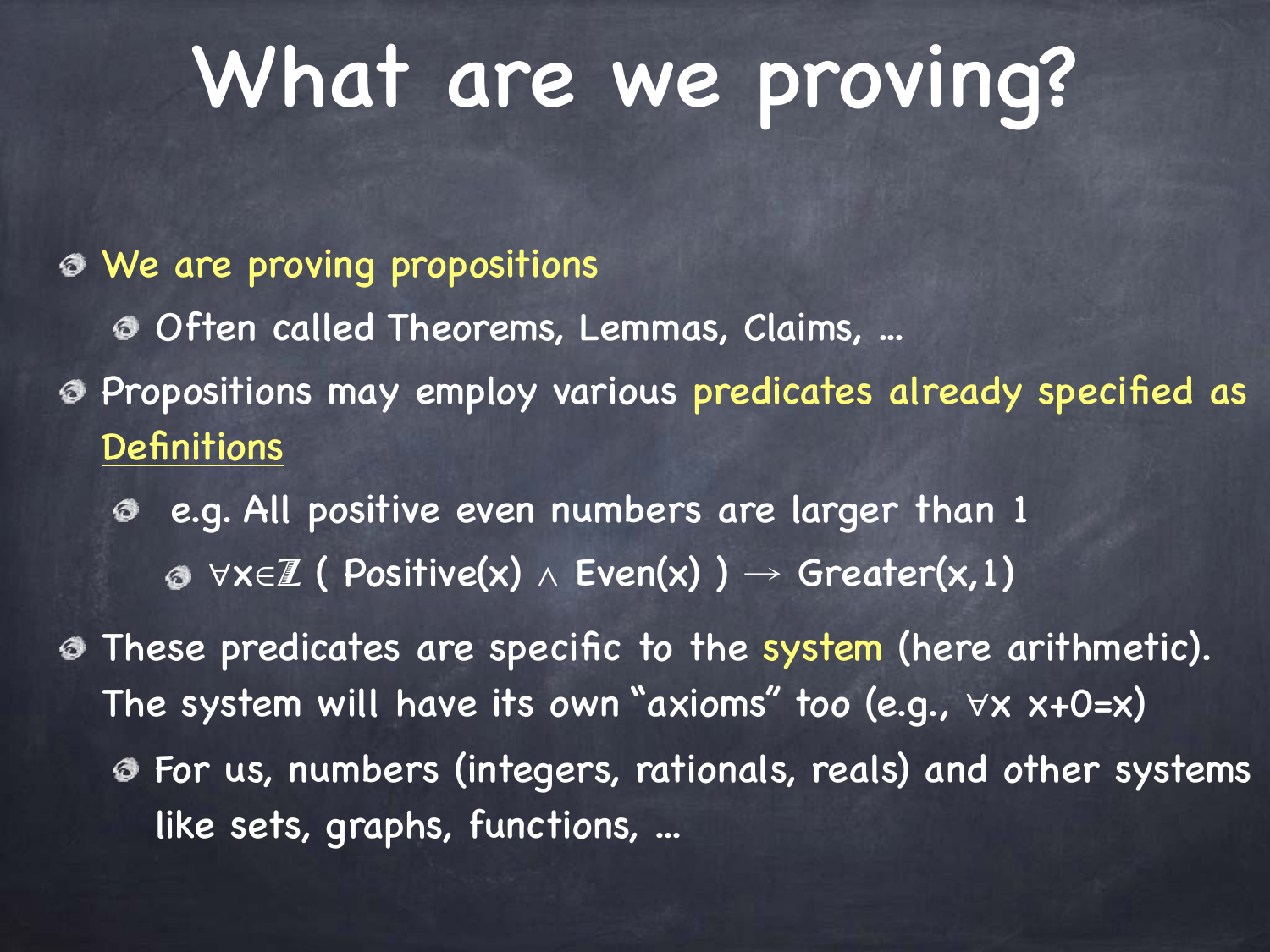#### Anatomy of a Proof

Clearly state the proposition p to prove (esp'ly, if rephrased) **O** Derive propositions p<sub>0</sub>, ..., p<sub>n</sub> where for each k, either p<sub>k</sub> is an axiom or an already proven proposition in the system, or  $(p_0 \wedge p_1 \wedge ... \wedge p_{k-1}) \rightarrow p_k$  holds (i.e., is True)

so far would imply the next  $\left| \begin{array}{l} (\ldots \wedge p_i \wedge ... \wedge p_j ...) \rightarrow p_k \end{array} \right|$ 

Usually one or two propositions  $\big\{$  [verify!] if (p $_1\wedge$ p $_j$ ) $\rightarrow$ p $_k$ , then $\big\vert$ 

- An explanation should make it easy to verify the implication (e.g., "By  $p_j$  and  $p_{k-1}$ , we obtain  $p_k$ ")
- $\bullet$  p<sub>n</sub> should be the proposition to be proven
- May use "sub-routines" (lemmas)
	- e.g., Derive p0, …, pk-1. Let pk be a lemma proven separately. Say,  $p_k = p_{k-1} \rightarrow p$ . Now, let  $p_{k+1}$  be p, as  $(p_{k-1} \wedge p_k) \rightarrow p$  holds.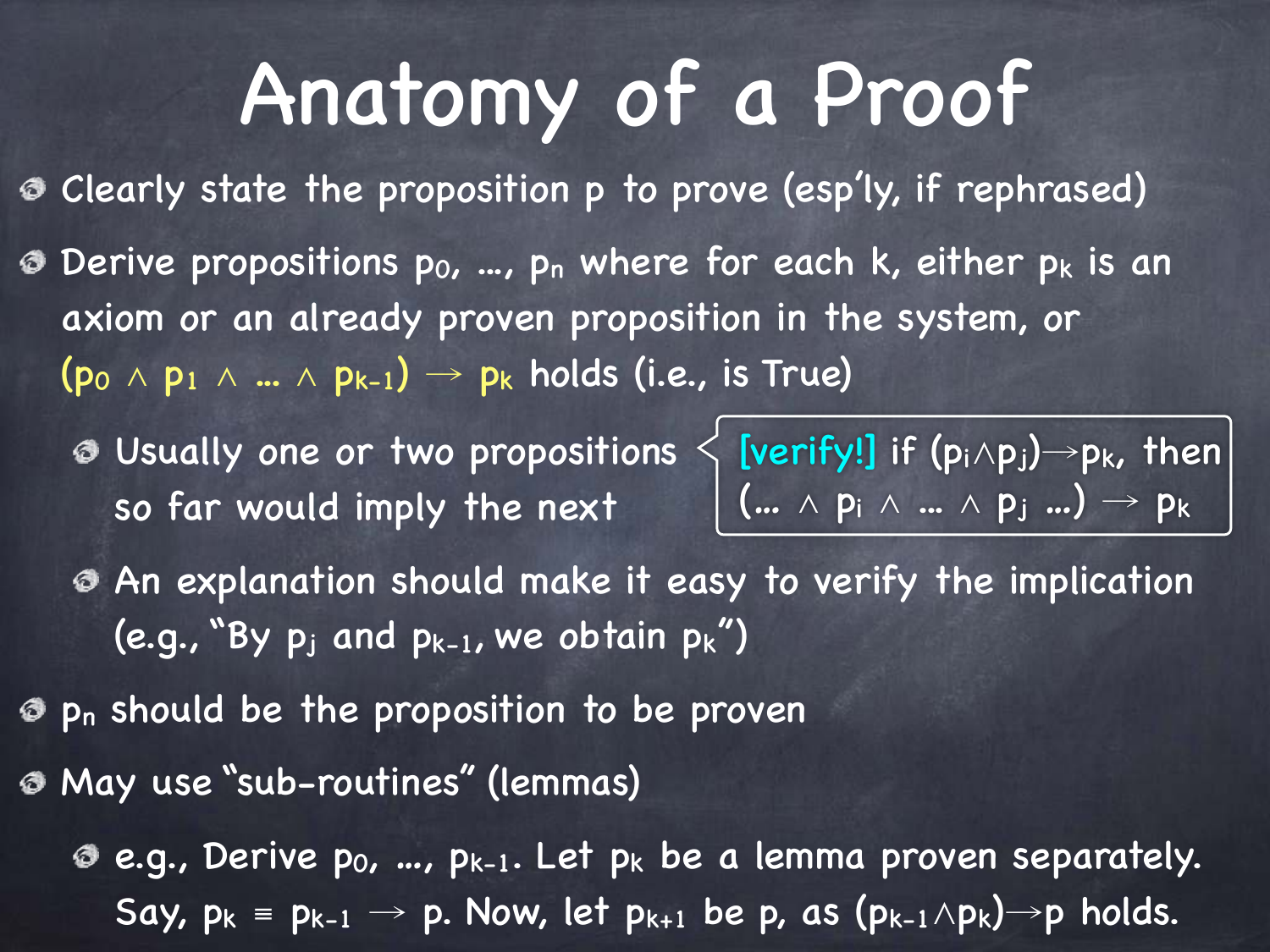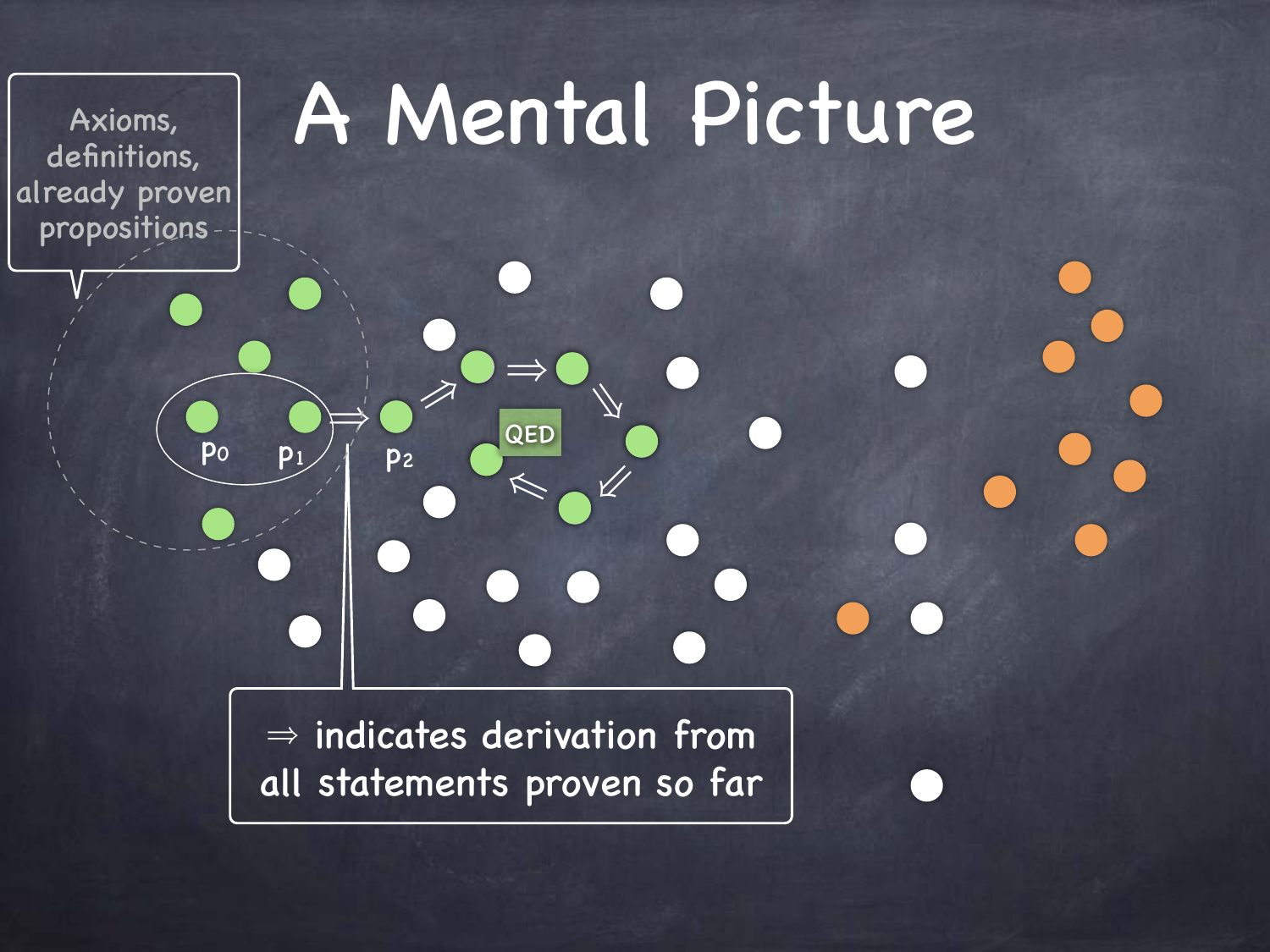#### Example

- Our system here is that of integers (comes with the set of integers  $\mathbb Z$  and operations like  $+$ ,  $-$ ,  $*$ ,  $/$ , exponentiation...)
	- We will not attempt to formally define this system!
- Definition: An integer x is said to be odd if there is an integer y s.t. x=2y+1

"if" used by convention;

actually means "iff"

⊗  $\forall x\in\mathbb{Z}$  Odd $(x) \leftrightarrow \exists y\in\mathbb{Z}$   $(x=2y+1)$ 

 $\bullet$  Proposition: If x is an odd integer, so is  $x^2$ 

 $\otimes$   $\forall x \in \mathbb{Z}$  Odd $(x) \rightarrow$  Odd $(x^2)$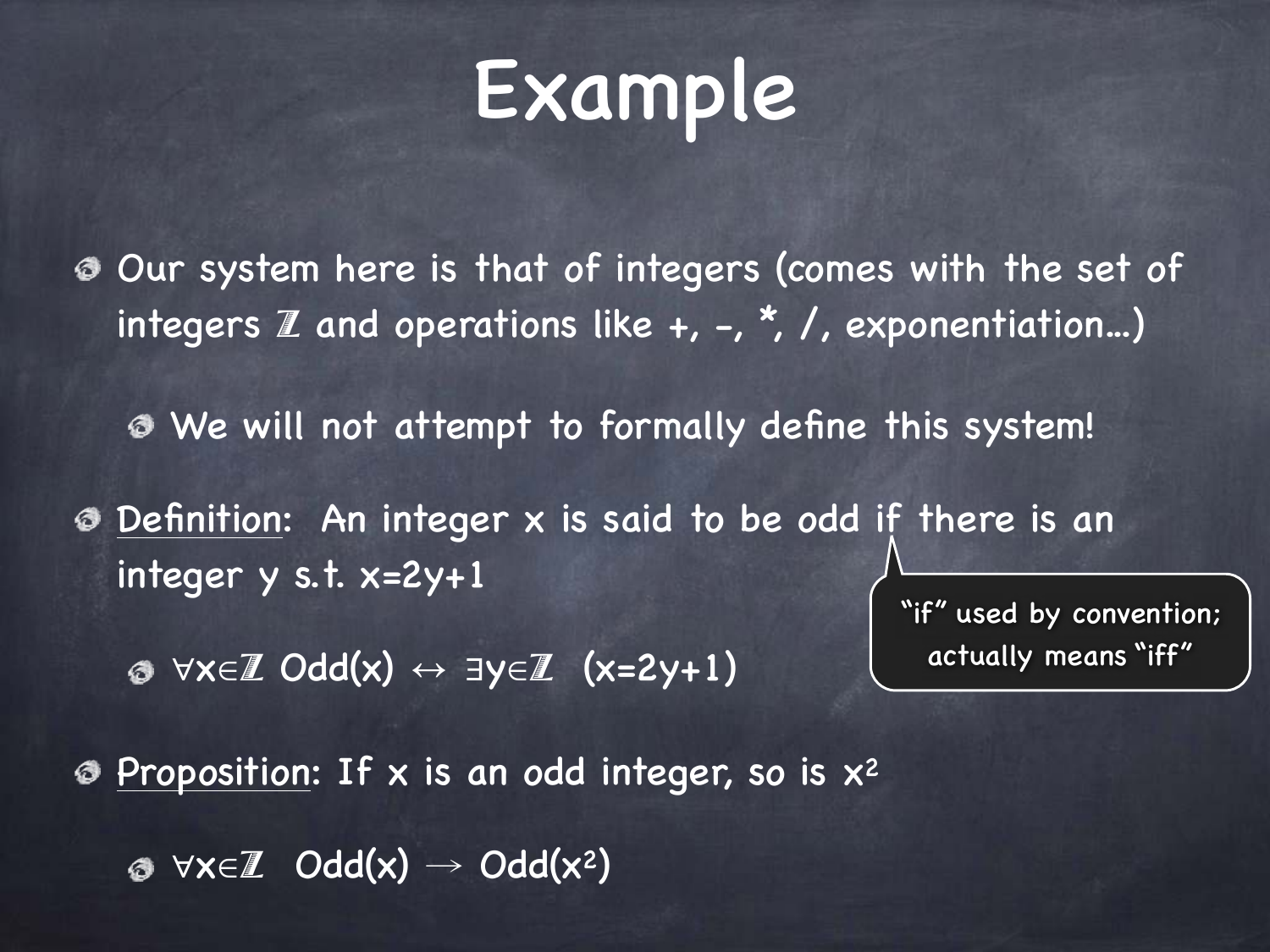### Example

- Def: ∀x∈Z Odd(x) ↔ ∃y∈Z (x = 2y+1)
- Proposition:  $\forall x \in \mathbb{Z}$  Odd(x)  $\rightarrow$  Odd(x<sup>2</sup>)
- Proof: (should be written in more readable English)  $\odot$  Let x be an arbitrary element of  $\mathbb{Z}$ . Variable x introduced.
	- $\bullet$  Suppose Odd(x). Then, we need to show Odd(x<sup>2</sup>).
	- By def., ∃y∈Z x=2y+1. So let x=2a+1 where a∈Z. Variable a.

$$
\bullet \text{ Then, } x^2 = (2a+1)^2 = 4a^2 + 4a + 1
$$

$$
= 2(2a^2+2a) + 1.
$$

∃w∈Z (2a2+2a)=w. From arithmetic.

- From arithmetic.
- So let 2a2+2a=b, where b∈Z Variable b.

 $\bullet$  Hence,  $x^2 = 2b+1$ 

Then, by definition, Odd(x2). ◈

Hence for every x,  $Odd(x) \rightarrow Odd(x^2)$ . QED. ◈